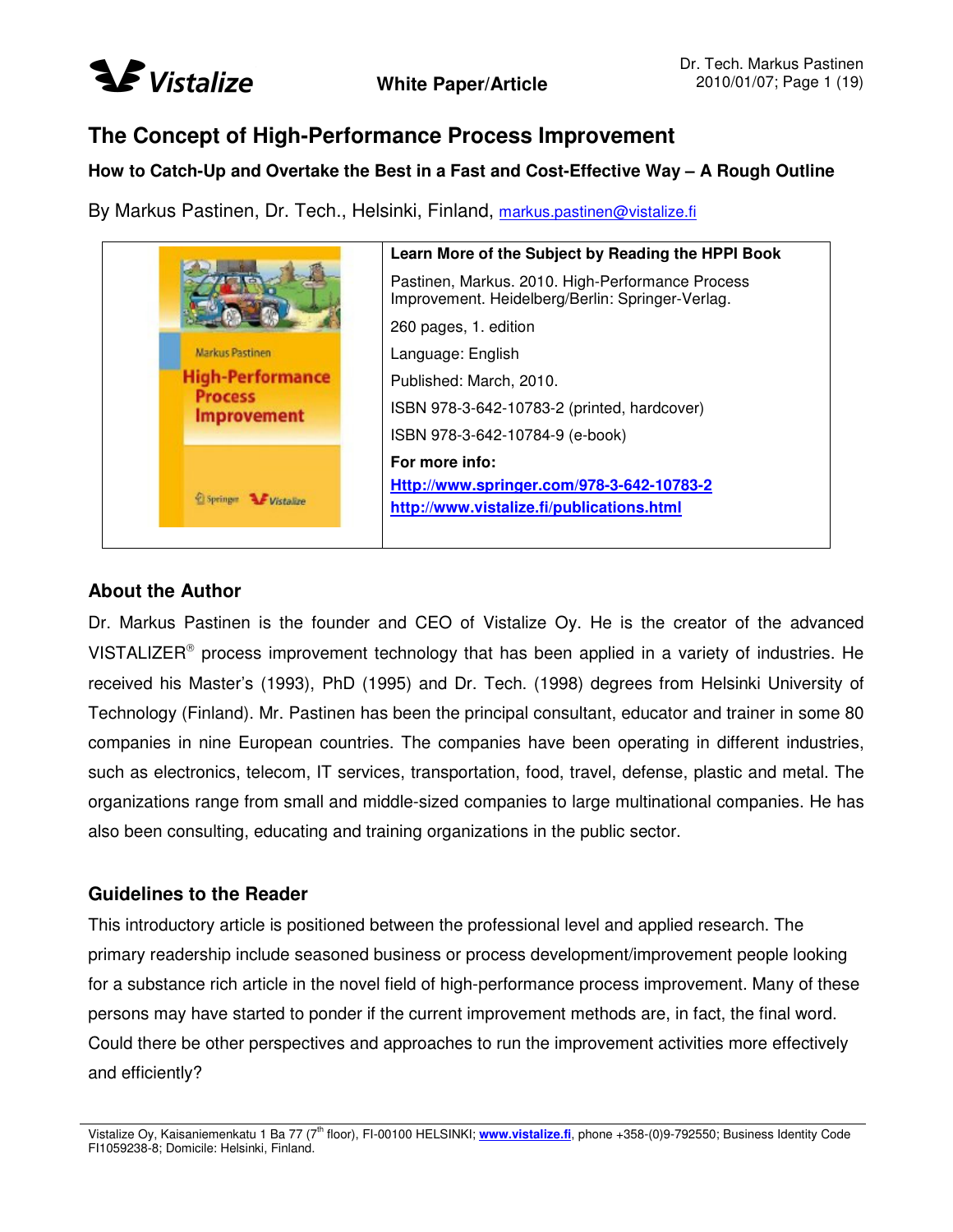

## **Table of Contents**

| 1.    |                                                                     |  |
|-------|---------------------------------------------------------------------|--|
| 1.1   |                                                                     |  |
| $1.2$ |                                                                     |  |
| 1.3   |                                                                     |  |
| 1.4   | The Current and Prospective State of Process Improvement Methods  8 |  |
| 1.5   |                                                                     |  |
| 1.6   |                                                                     |  |
| 1.7   |                                                                     |  |
| 1.8   |                                                                     |  |
| 1.9   |                                                                     |  |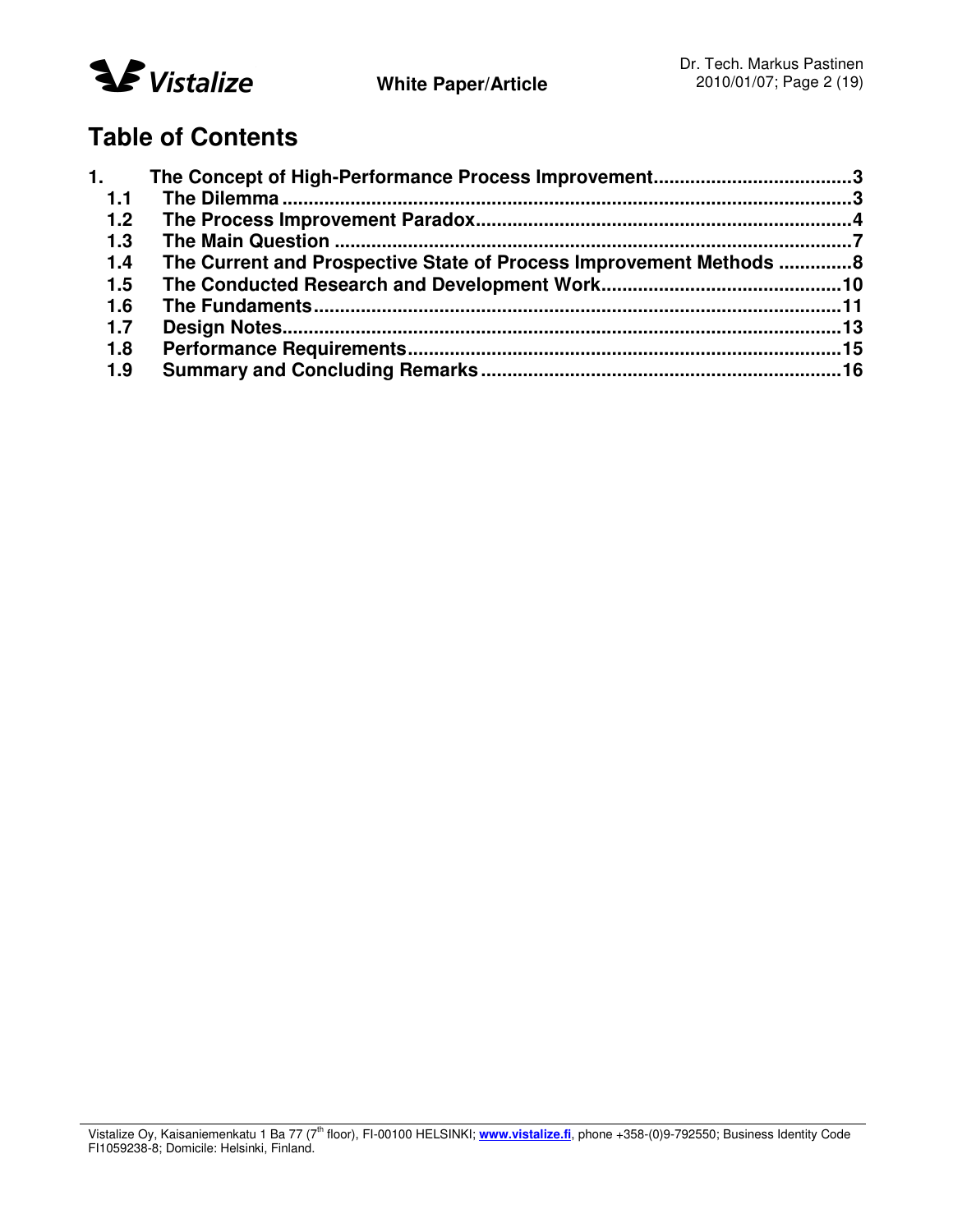

## **1. The Concept of High-Performance Process Improvement**

The objective of this article is to form the conceptual basis of high-performance process improvement. This basis is built of nine sections. The first section deals with the reason or driver for writing this article, i.e. the dilemma of low-performance process improvement. This issue is expanded in the second section where the main reason for low-performance process improvement is considered. The outcome of this consideration is formalized in the third section to a simple question the answer of which is the connecting thought throughout the article. To prepare for the answer the current and prospective state of process improvement methods will be discussed in the fourth section. The fifth section provides the background information of the research and development work behind this article. The sixth section will roughly outline the fundaments of high-performance process improvement and this consideration will be further expanded in the seventh section. The eighth section provides a brief consideration of the performance requirements related to knowledge and the time aspect when aiming at high-performance process improvement. The article is ended with a summary and concluding remarks. The final section explains also the interrelations of the key concepts presented in the previous sections.

### **1.1 The Dilemma**

Plenty of resources are allocated to process improvement<sup>1</sup> initiatives with the aim to increase the performance of the core processes<sup>2</sup>, i.e. the order-delivery processes, and many of the related support processes<sup>3</sup> such as e.g. marketing, sales, research and development (R&D) and administration. Much less attention has been paid to truly understanding, creating, running and improving the improvement process itself. Improvement methods<sup>4</sup> are developed

<sup>1</sup> The term *process improvement* will be defined in this text as a systematic approach for satisfying the organization's stakeholders by enhancing the performance of the organization's activities in terms of time, cost and quality (Pastinen, Markus. 1998. Process Improvement Essentials. Helsinki: Vistalize Oy).

 $^2$  A logical arrangement of activities that produces cash (value) directly, i.e. processes that influence the cash flow directly.  $3$  A logical arrangement of activities that produces cash (value) indirectly.

<sup>&</sup>lt;sup>4</sup> Besides different approaches to improve leadership and coaching and the utilization of IT (re-engineering), the traditional process improvement approaches or methods include e.g. six sigma, the balanced scorecard, process modeling and

simulation, quality award criteria, quality standards, different kinds of maturity levels, hoshin kanri & nichijo kanri (incl. the PDCA logic and quality tools) and Quality Function Deployment (House of Quality, Voice-Of-The-Customer).

Vistalize Oy, Kaisaniemenkatu 1 Ba 77 (7<sup>th</sup> floor), FI-00100 HELSINKI; www.vistalize.fi, phone +358-(0)9-792550; Business Identity Code FI1059238-8; Domicile: Helsinki, Finland.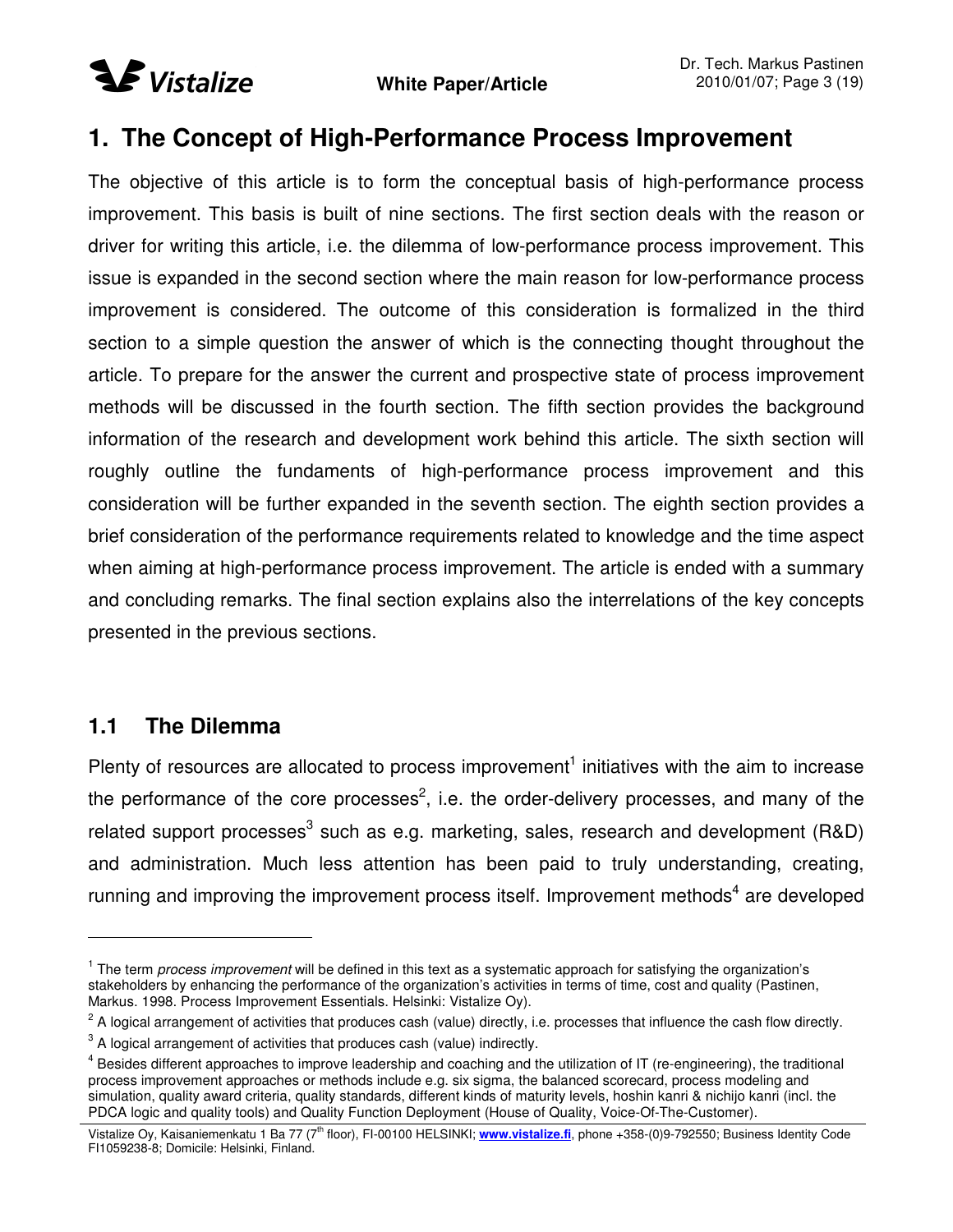# **Wistalize**

### **White Paper/Article**

and applied with an ever increasing pace because of a strong demand for getting more effective and efficient processes. However, both the companies and the research and development institutes (universities) lack the profound understanding and knowledge of modern process improvement concepts and dynamics, despite of all the research, development, education, training and consulting in the field of process improvement and total quality management.

It would be too trivial to claim that the reason is that the academic researchers have slipped too far away from the company world and the companies, on the other hand, have been too busy thinking how to manage every-day issues. Such a claim does not contain any proposal or remedy for how to correct the situation. However, the fact is that process improvement initiatives are still conducted in the average company and even in the top-tier companies more or less randomly and without the true desire to achieve significant results on a largescale basis. According to an analysis conducted by Vistalize Oy, covering some 30 companies in 8 European countries in the very competitive electronics industry, the average score regarding the quality of the process improvement planning was 16%. Likewise, the implementation of the (almost non-existent) plan was on an equally low level (!). This is a clear indication that the root cause for low-performance process improvement is a fundamental issue that deserves attention. The root cause is revealed when analyzing the evident process improvement paradox in more detail.

### **1.2 The Process Improvement Paradox**

A fundamental understanding of the process improvement paradox is the key to getting the process improvement efforts on the right track. The root problem causing the process improvement paradox is the fact that the improvement philosophy has been conceived as the strive for "*making right things right*" (Statement I) in the focus process. This statement recognizes that both issues related to effectiveness and efficiency should be considered at the same time. This should eventually translate into an improvement of the focus process performance in terms of time, quality and costs. These three parameters are the only ones that a company has to master in order to be a high-performance business as these criteria, modified to suit the specific need, can be adapted to all processes, e.g. the strategy process,

Vistalize Oy, Kaisaniemenkatu 1 Ba 77 (7<sup>th</sup> floor), FI-00100 HELSINKI; www.vistalize.fi, phone +358-(0)9-792550; Business Identity Code FI1059238-8; Domicile: Helsinki, Finland.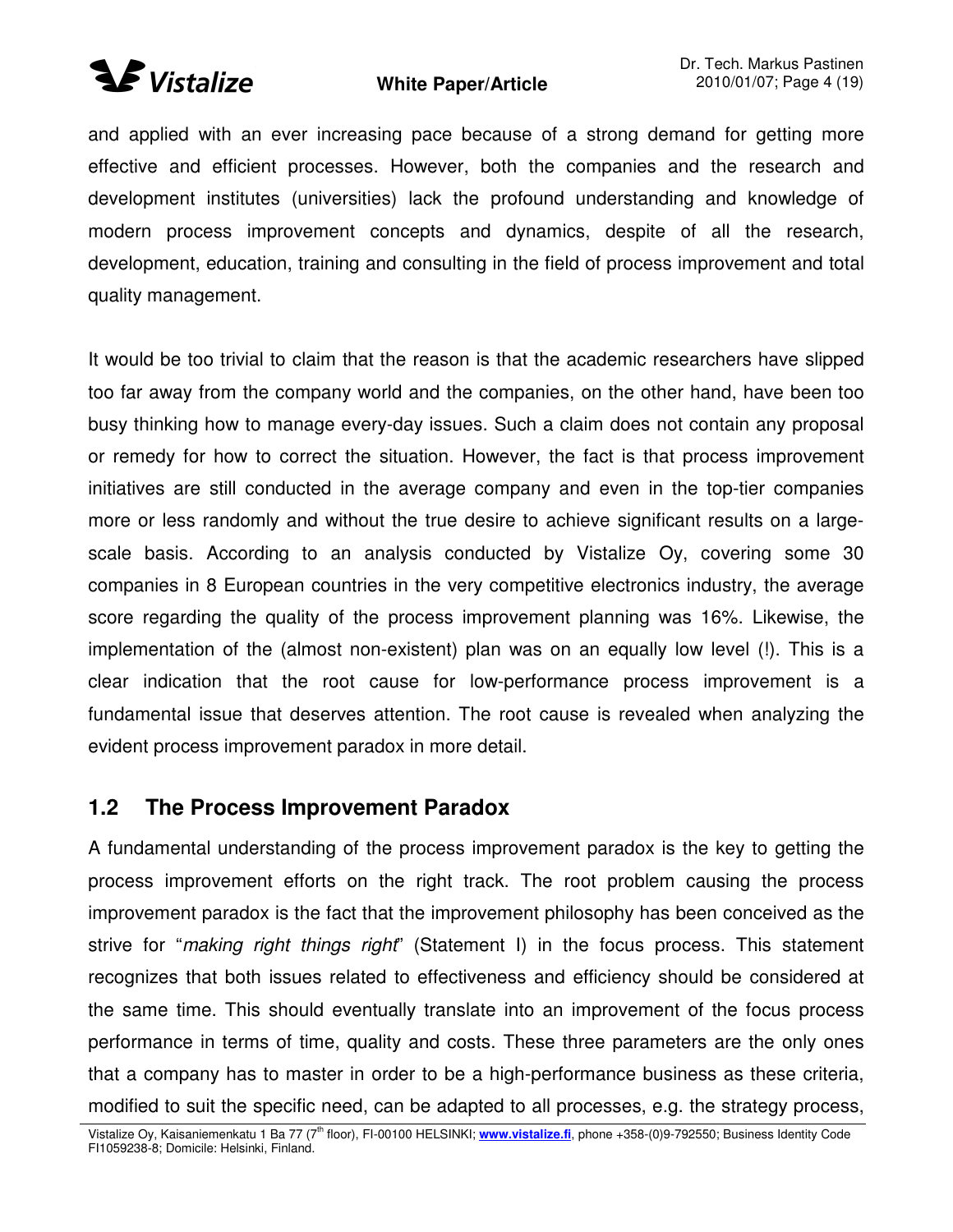

#### **White Paper/Article**

the product development process, the marketing process, the sales process, the orderdelivery process and the after sales process. This demand is valid in all processes at the same time, regardless process type.

Acting according to Statement I it is fully possible over time to improve the process performance to a good, but not excellent, level. Rapidly changing circumstances and demands influence the competitive situation of most companies. This will accordingly influence how the improvement efforts themselves are organized, implemented and improved. The main causes of the turbulence include new customer requirements and needs, increase or decline of knowledge, skills and motivation, financial issues, the counteractions of competitors and an ever changing legislation. The competitive situation may also change due to new innovations and technologies.

Many directors, developers, consultants and researchers have taken the "making right things right" mantra as the basis for designing and implementing approaches to process improvement. Both strategic (what) and operational issues (how) have been the focus of method design. This has, nevertheless, led to a bias when designing and implementing appropriate approaches and methods to manage the process improvement efforts as no or little emphasis has been put on the improvement process itself in terms of time, quality and costs. In addition, the improvement of already good or excellent processes is very hard as the limitations of the methods restrict the possibility to reveal the full potential of the selected focus process(es). Simply stated, the dilemma is that most improvement methods adopted are of low quality, consume much time and/or cost a lot to implement. Due to the low process improvement knowledge throughout the organization and cultural aspects, the dilemma is not recognized in most companies. These companies have a firm belief that they have the best people attached to the process improvement issues and their process improvement initiatives are state-of-the-art. Consequently, much effort is put on e.g. flow charts, lean management, six sigma, score cards and a countless number of different types of assessments, besides outsourcing initiatives and investments in IT systems. Occasionally one might find at a strategic level the adoption of a policy deployment method (such as hoshin kanri). Likewise,

Vistalize Oy, Kaisaniemenkatu 1 Ba 77 (7<sup>th</sup> floor), FI-00100 HELSINKI; www.vistalize.fi, phone +358-(0)9-792550; Business Identity Code FI1059238-8; Domicile: Helsinki, Finland.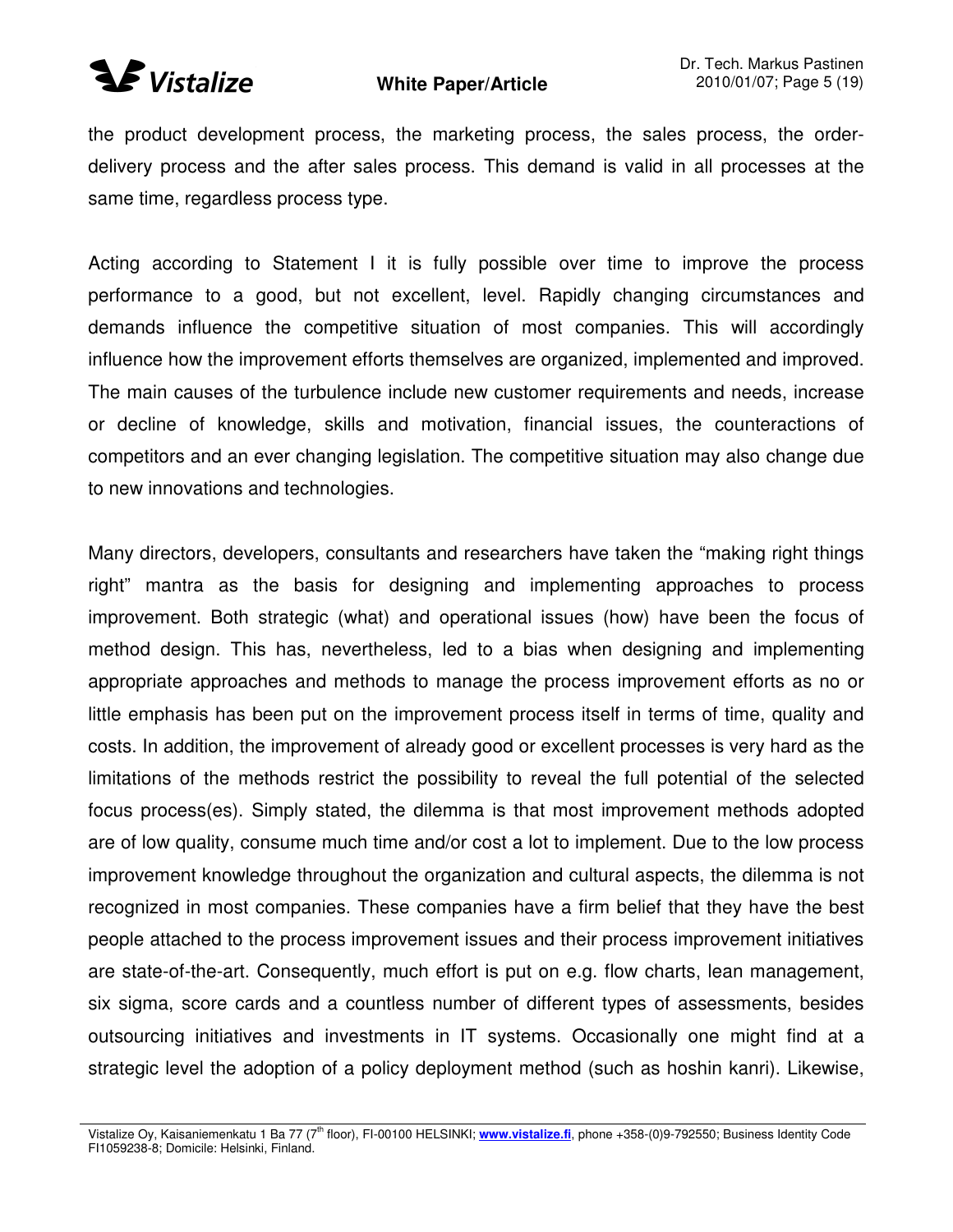# **Wistalize**

### **White Paper/Article**

one might find at the operational level the adoption of the Deming circle or the PDCA<sup>1</sup> logic, but in many cases these issues have been implemented only at a heading level without a true understanding of the underlying logic. If the currently applied approaches and methods should be evaluated using the principle of *"making right things right, in a fast and cost effective way"* (Statement II) very few of them would pass the test<sup>2</sup>.

Comparing Statement I above with Statement II may result in an analysis that the difference is not that big. However, in reality the difference is huge. Statement I requires "only" that the processes are effective ("making right things") and efficient ("making things in the right way") whereas Statement II requires additionally that the improvement efforts themselves should be effective and efficient. This means that one should accomplish the objective with minimal risk, low costs and in the specified time. Such a demand will require a new way of thinking in terms of defining, implementing and updating management systems, how to organize everyday work, how to provide education and training as well as how to manage the organizational change. Analyzing closer the current set of methods used under the umbrella "process improvement" reveals that most methods strive to raise the improvement productivity (e.g. the PDCA logic and six sigma). Those that strive to raise the improvement effectiveness will, however, only provide an analysis that does not provide the required input for producing a proper synthesis leading to an "ad hoc" synthesis that will likely contain severe or even fatal biases. It is also important to consider how to maintain the achieved performance level and improve it further.

It is clear that it is very hard to measure, improve and manage process improvement efforts without a systematic and result-oriented process improvement process in place. Without such a process, only suboptimized results can be achieved at best. Moneywise, adopting the wrong methods, potentially in the wrong way will make companies lose considerable amounts of money each year. It is easy to see that the cumulative sum lost during a period of some years will be comparable to or even exceed the annual revenue of the company. This is the

<sup>&</sup>lt;sup>1</sup> Plan, do, check, act.

 $2$  One practical way of testing a method's suitability to process improvement is to implement the method to the process improvement process itself. If the process improvement process is improved in terms of time, quality and costs, then the method might prove useful.

Vistalize Oy, Kaisaniemenkatu 1 Ba 77 (7<sup>th</sup> floor), FI-00100 HELSINKI; www.vistalize.fi, phone +358-(0)9-792550; Business Identity Code FI1059238-8; Domicile: Helsinki, Finland.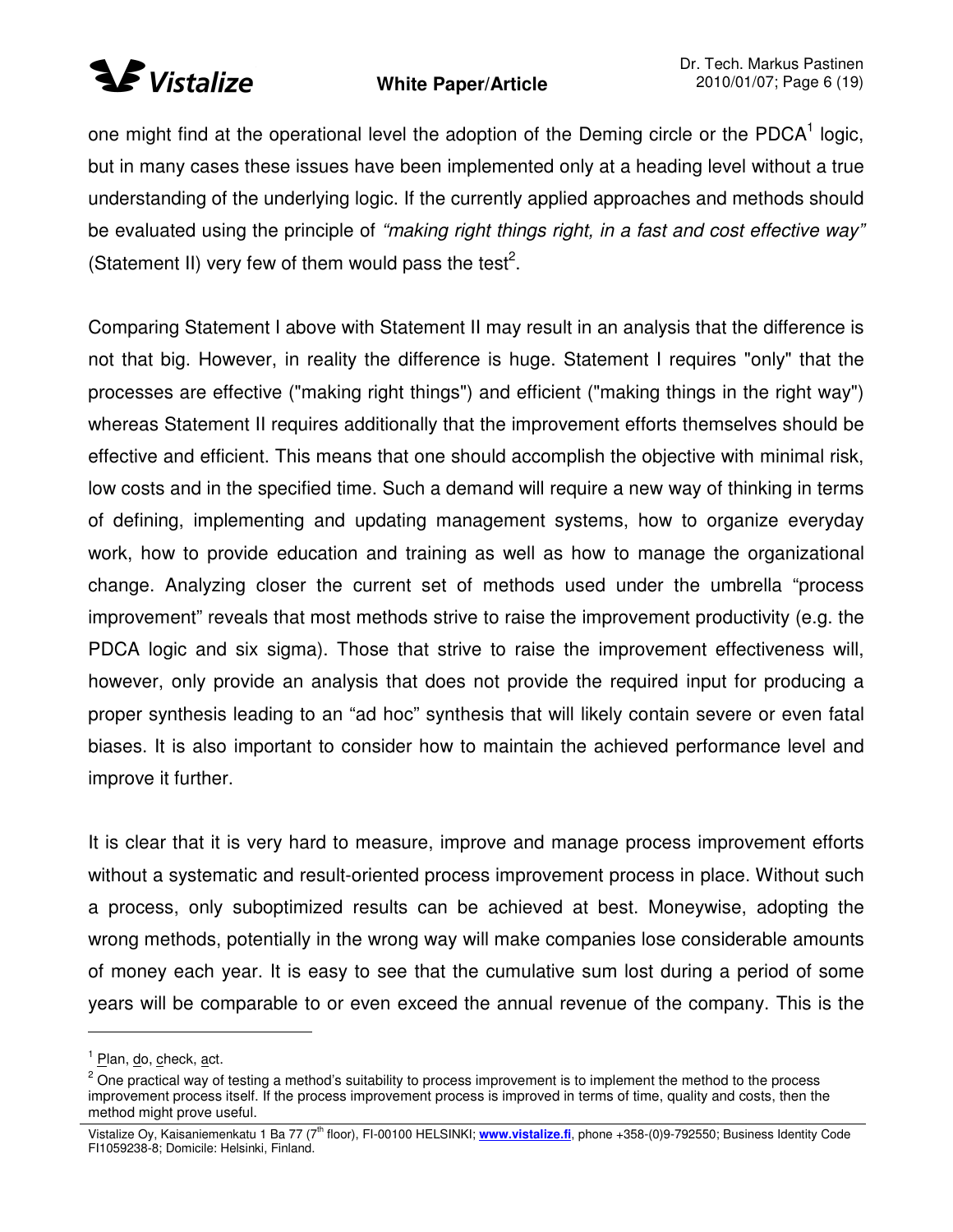

price of the process improvement paradox or the cost of low-performance process improvement. The price is considerably higher than the quality costs as the quality costs "only" consider such costs related to not doing things correctly in the first place<sup>1</sup>. The costs related to the process improvement paradox include also the costs of unrealized potential that can be made visual using high-performance approaches to process analysis and synthesis.

## **1.3 The Main Question**

A process is the interaction of people, technology (machines), information and materials to produce a certain output<sup>2</sup>. Broadly speaking process improvement means in the business world that you should make more money by delivering more value to stakeholders using less time and costs.

However, it is symptomatic that the available time for conducting improvement efforts has been cut down to increase the share of "real work". In such a setting, where the rat race is running faster and faster, and where improvement budgets are getting tighter and tighter, also the improvement methods need to adapt to the time and cost demand, without sacrificing the quality aspect along the way. It is not interesting how some well-cited landmark company or organization has improved some part of its operations, because only a small fraction of the companies truly improve their processes in a systematic and result-oriented way. Much more interesting is the main question, i.e. how to catch-up and overtake the best in a fast and costeffective way, despite company unique prerequisites. This calls for both evolutionary and revolutionary thinking to take process improvement to the next ambition level, i.e. highperformance process improvement.

The crucial following question is, consequently, how to implement the Statement II in practice (cp. previous section). Based on management literature it would be pretty easy to come up with a reasonable answer if one were to consider Statement I. When the requirement is focused on Statement I, one realizes soon that there will not perhaps be 4 months annually

<sup>&</sup>lt;sup>1</sup> Spending occurs usually in four areas: internal and external costs, appraisal costs and prevention costs.

<sup>&</sup>lt;sup>2</sup> Fromm, H. 1992. "Das Management von Zeit und Variabilität in Geschäftsprozessen." CIM Management. 5, pp. 7-14.

Vistalize Oy, Kaisaniemenkatu 1 Ba 77 (7<sup>th</sup> floor), FI-00100 HELSINKI; www.vistalize.fi, phone +358-(0)9-792550; Business Identity Code FI1059238-8; Domicile: Helsinki, Finland.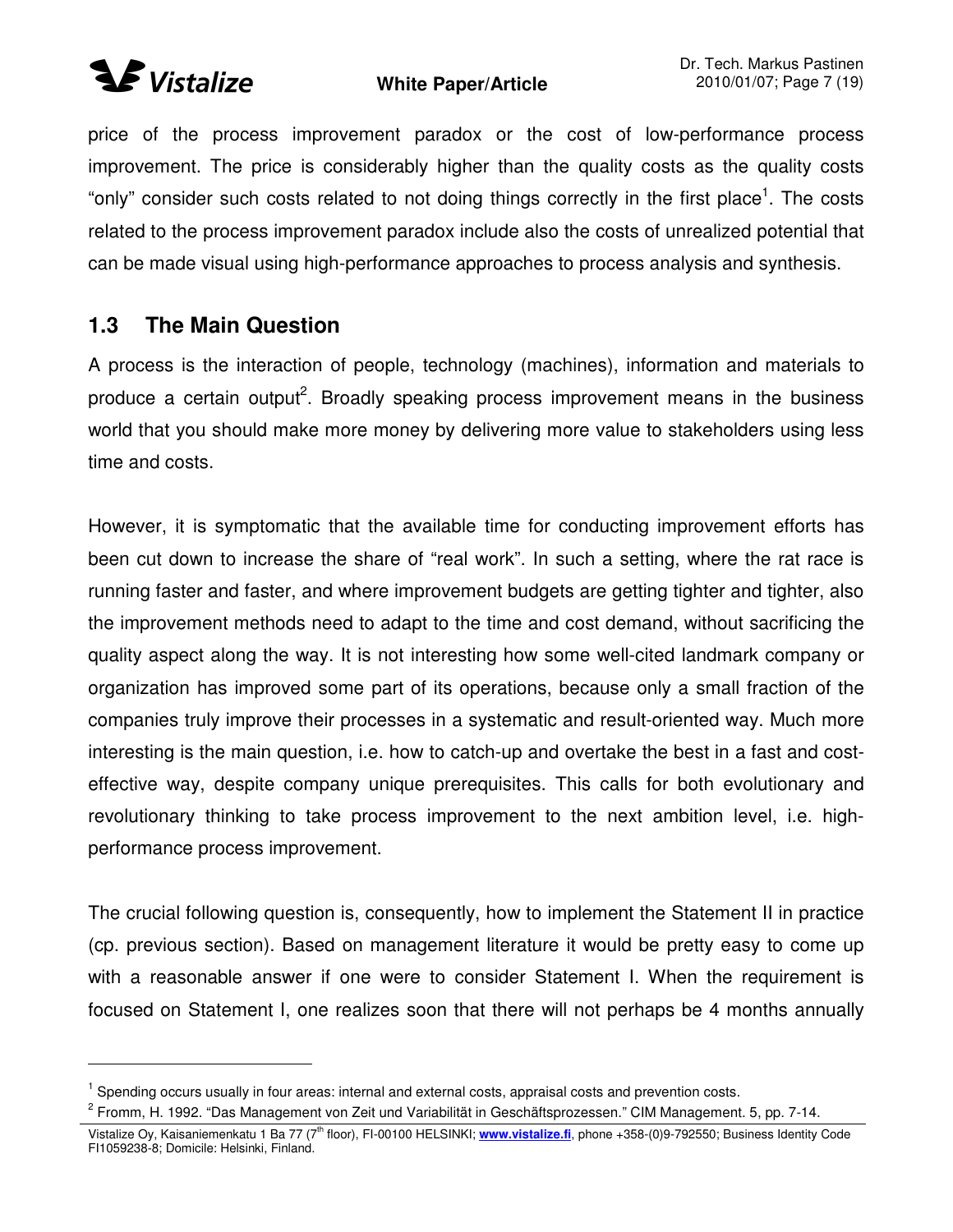# *SVistalize*

### **White Paper/Article**

available to define the improvement plan or 5 years of calendar time available for the implementation to reach the next ambition level. Furthermore one will soon find out that it is not possible to hire an army of skilled consultants, educators and trainers to speed up the efforts. Besides, very few (key) persons have in real life the time or patience to attend tens of meetings, seminars, etc.

Due to not knowing of anything better the low-performance methods will continue to be applied resulting in a great waste of resources and unrealized potential. This, if anything, will cost a lot and will therefore affect negatively all stakeholders (customers, employees, owners, suppliers, society, investors and the environment). The burning question from a company perspective is that for how long can the companies afford to apply low-performance process improvement approaches?

## **1.4 The Current and Prospective State of Process Improvement Methods**

Due to a large-scale lack of understanding covering the companies themselves and their external advisors such as consulting companies and research institutions, it is no wonder that most of the companies stick to methods that are more or less isolated islands on the process improvement map. The use of fragmentary, inflexible and stiff improvement methods will lock the improvement work into a certain mould that will restrict the possibility to reach an optimal solution in terms of time, quality and costs – both in the focus process and the improvement process itself. Obsolete methods will not disclose the true potential of the processes leading to monumental cumulative losses. The executives might feel comfortable with the on-going process improvement efforts because of not knowing of anything better. A 20% increase of the performance level of a certain part of a process might be exciting and satisfy most executives. However, if the whole process could have been improved 40% with only half of the time required and with only half of the costs, then the deed seems less impressive, especially when the deed needs to be replicated continuously as the ambition level of both the process and the produced output have to be raised to the next once the current level has been reached. Another point is that a large corporation may have easily more than 100 key processes delivering value in a global perspective. This provides a clue that the cumulative gain of implementing high-performance process improvement solutions is very attractive even

Vistalize Oy, Kaisaniemenkatu 1 Ba 77 (7<sup>th</sup> floor), FI-00100 HELSINKI; www.vistalize.fi, phone +358-(0)9-792550; Business Identity Code FI1059238-8; Domicile: Helsinki, Finland.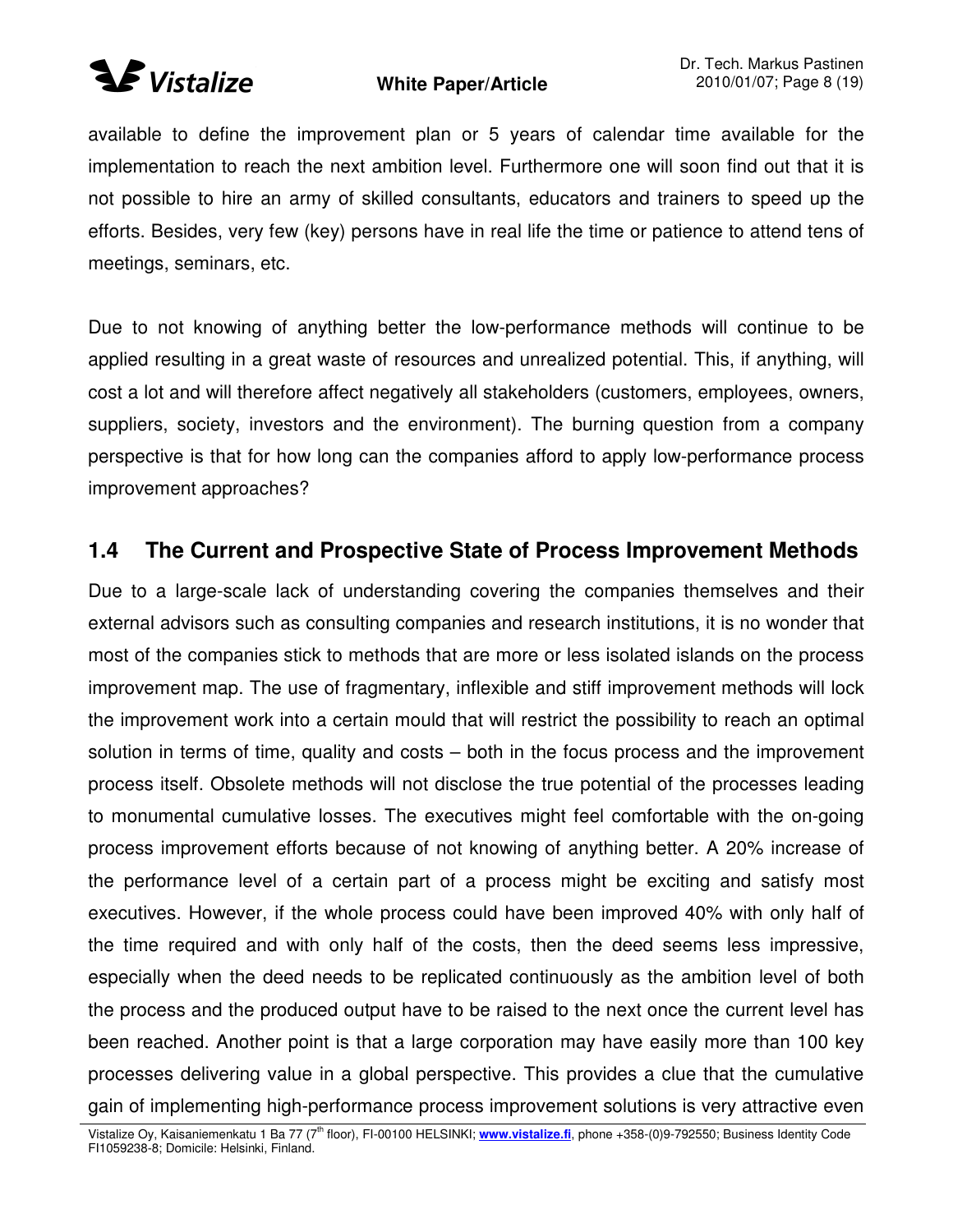## **Wistalize**

### **White Paper/Article**

from the corporate perspective (board of directors, CEO). Even small companies have a fair amount of key processes that need to be highly competitive as a whole. In fact it seems that companies are competitive not because of having high-quality processes throughout the organization but because the competitors are potentially doing even worse in terms of process improvement.

The processes are required to operate in a systematic and result-oriented way, but the process for achieving this is not subject to such criteria. Very few companies, if any, have perceived the process improvement efforts as a process that can and should be improved just like any other process in terms of time, quality and costs. For instance, the much sited cases of the Japanese car manufacturers (cp. e.g. Toyota), and their successes in the field of process improvement field are impressive and provide a clear vision what is achievable for other companies as well. However, those production systems and practices have evolved over many decades and have been customized to fit the specific culture and case.

From a process improvement process perspective the achievements are less impressive. This suggests that other companies in *any* industry can create as competitive systems and practices with only a fraction of the time and money used by, e.g. the Japanese car manufacturers, without copying the show-off cases. To do so, the concept of highperformance process improvement should be fully understood and implemented.

It should be observed that whereas the core processes and most of the support processes might be continuously measured in terms of quality, time and costs, at least to some degree, the process improvement or the related initiatives are usually not. The top-management will never receive facts about the revitalization agility of the company and is therefore also more exposed to making bad decisions that are potentially not discovered before it is too late.

By understanding the main concepts (the "DNA") related to high-performance process improvement it is possible to create momentum and implement optimal improvement efforts with the best leverage on the object process despite the magnitude of change required, current performance level or line of business and process type. Additional benefits of these

Vistalize Oy, Kaisaniemenkatu 1 Ba 77 (7<sup>th</sup> floor), FI-00100 HELSINKI; www.vistalize.fi, phone +358-(0)9-792550; Business Identity Code FI1059238-8; Domicile: Helsinki, Finland.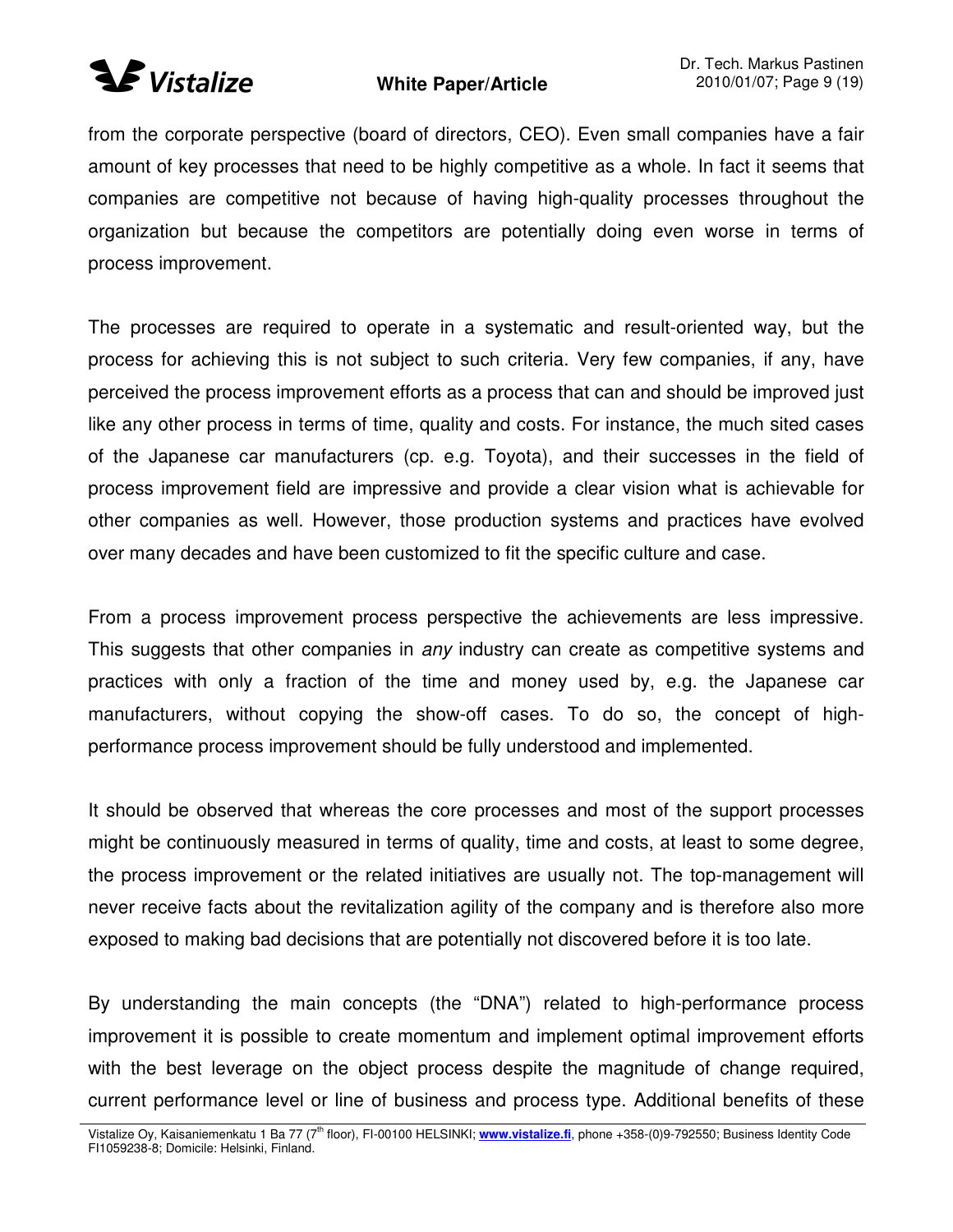

concepts include the ease of management and systematic and result-oriented process improvement even in turbulent, complex and large settings.

### **1.5 The Conducted Research and Development Work**

The research and development work conducted by me and my company (Vistalize Oy) has been striving to develop the theory and practice behind high-performance process improvement. This includes also the definition, creation, implementation, verification/testing and improvement of a high-performance generic process improvement process (Figure 1-1).



External (core) processes (the supplier/partner network)

*Figure 1-1: The high-performance generic process improvement process powered by VISTALIZER ® .*

The work regarding the generic process improvement process was initiated in 1993 and finalized twelve years later in 2005. After this the theory and practice have evolved to form a coherent whole. The test setting covered approximately 60 different companies of all sizes in eight European countries. Approximately 75% of the companies were in the electronics, metal and plastic industry. Other industries included telecom, food, transportation, waste

Vistalize Oy, Kaisaniemenkatu 1 Ba 77 (7<sup>th</sup> floor), FI-00100 HELSINKI; www.vistalize.fi, phone +358-(0)9-792550; Business Identity Code FI1059238-8; Domicile: Helsinki, Finland.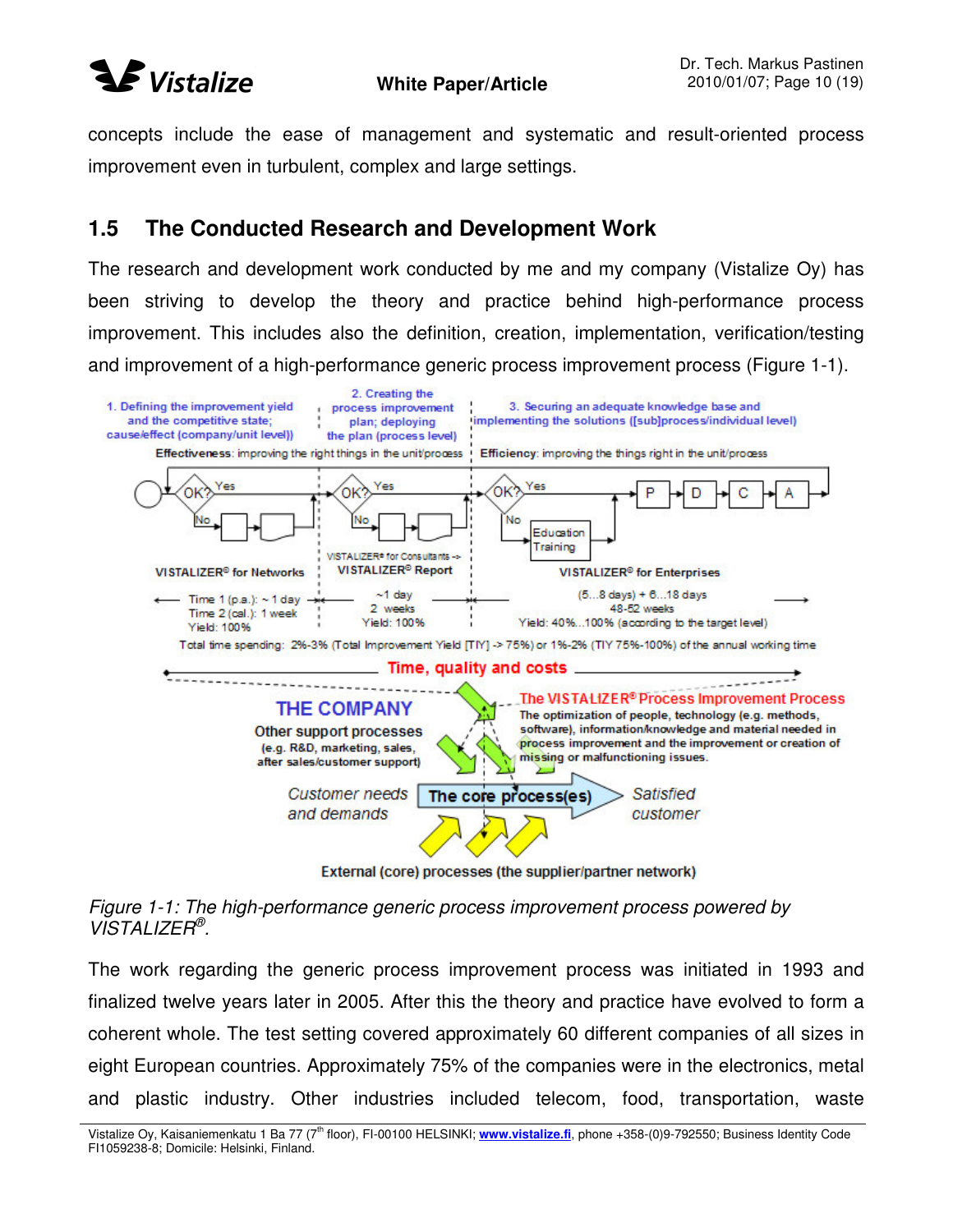

management, defense, IT services and education. Most companies were among the leading companies in their field of business.

### **1.6 The Fundaments**

The term *process improvement process* could be defined as a logical set of activities that strives to improve in a systematic and result-oriented way the performance of the targeted value chain in terms of time, quality and costs. This set of activities includes the creation of an appropriate improvement plan both on the network (suppliers, own units) and process level, deployment of the plan(s), educating and training people and implementing the solution or solving the problems. The quality level of these improvement activities can be defined by the *process improvement yield*. It is the quality parameter that defines how well any set of improvement methods will contribute to the improvement work in real life (Figure 1-2). The process improvement yield, expressed as a percentage point, will consider both the impact on increasing the process improvement effectiveness and the process improvement efficiency of any given set of improvement methods. A high process improvement yield will assure that the focus processes will be optimally improved in terms of time, quality and costs (=the outcome) using as little resources as possible. Besides the company or corporate level, the concept may be enlarged to cover whole value chains (the total improvement yield).

Vistalize Oy, Kaisaniemenkatu 1 Ba 77 (7<sup>th</sup> floor), FI-00100 HELSINKI; www.vistalize.fi, phone +358-(0)9-792550; Business Identity Code FI1059238-8; Domicile: Helsinki, Finland.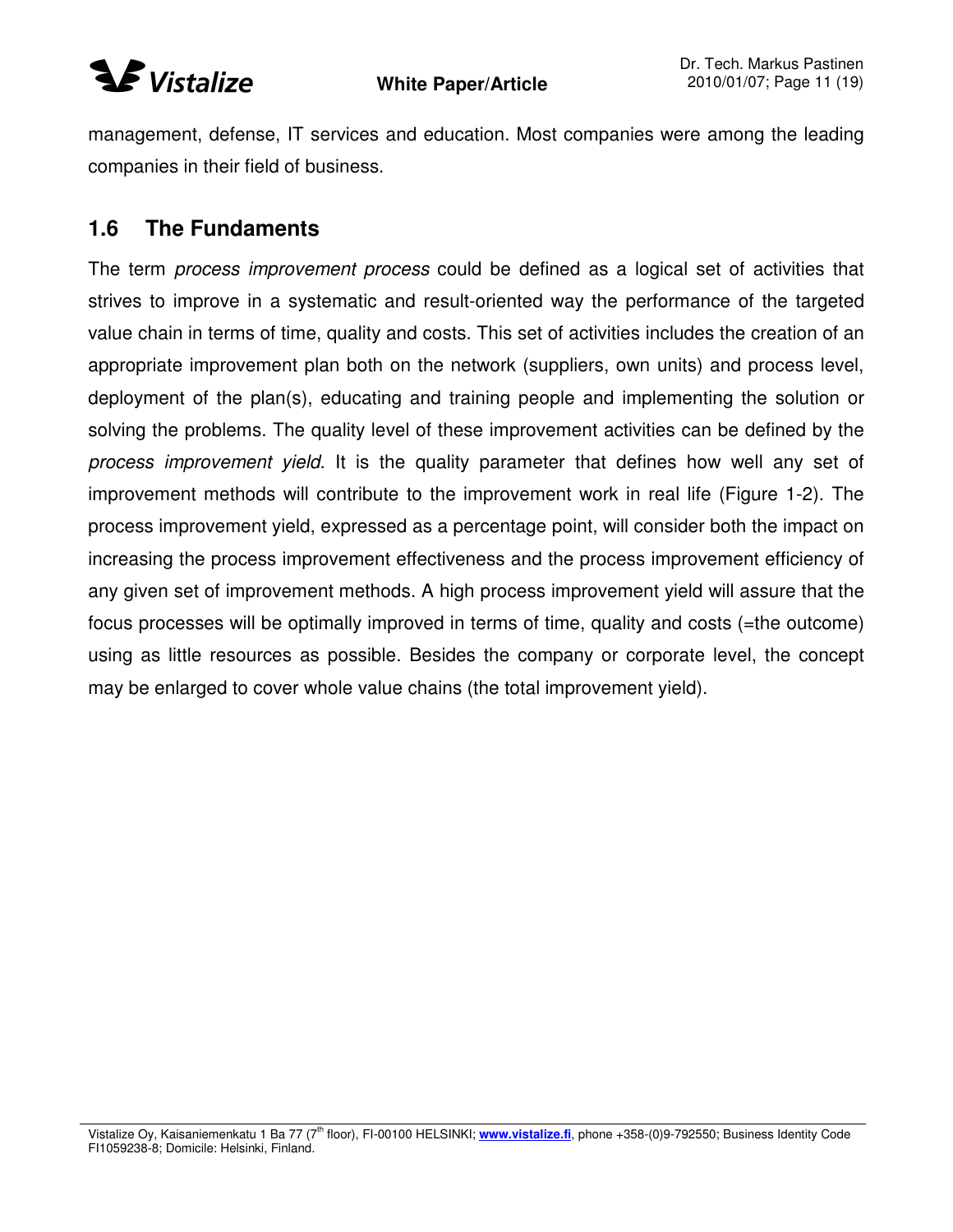



*Figure 1-2: The difference between different process improvement approaches and methods (corporate or company level; like-for-like comparison).*

E.g., a motivated estimate based on the methods applied by Toyota (hoshin kanri + nichijo kanri) suggests that the maximum figure of Toyota would be slightly below 50% reached in approximately 20 years. It is likely that this figure is somewhat lower in real life because of shortages related to the scope parameter that is inherent in the process improvement yield concept. The average company has a level of about 3% given infinite time (average of 30 companies in the electronics business in 8 European countries). Very few companies will reach a level above 10% given infinite time as the theoretical score of the most commonly used (set of) methods will not exceed that level even if implemented correctly. The highperformance process improvement approaches and methods (VISTALIZER®) related to this article will provide a level of above 75% reached in 6 years (like-for-like comparison with case Toyota). The financial impact of this is for any company substantial and provides leverage in terms of catching-up and overtaking even the best.

From a process improvement perspective there are four issues that form the basis for catching-up and overtaking the best in terms of the improvement methods used:

Vistalize Oy, Kaisaniemenkatu 1 Ba 77 (7<sup>th</sup> floor), FI-00100 HELSINKI; www.vistalize.fi, phone +358-(0)9-792550; Business Identity Code FI1059238-8; Domicile: Helsinki, Finland.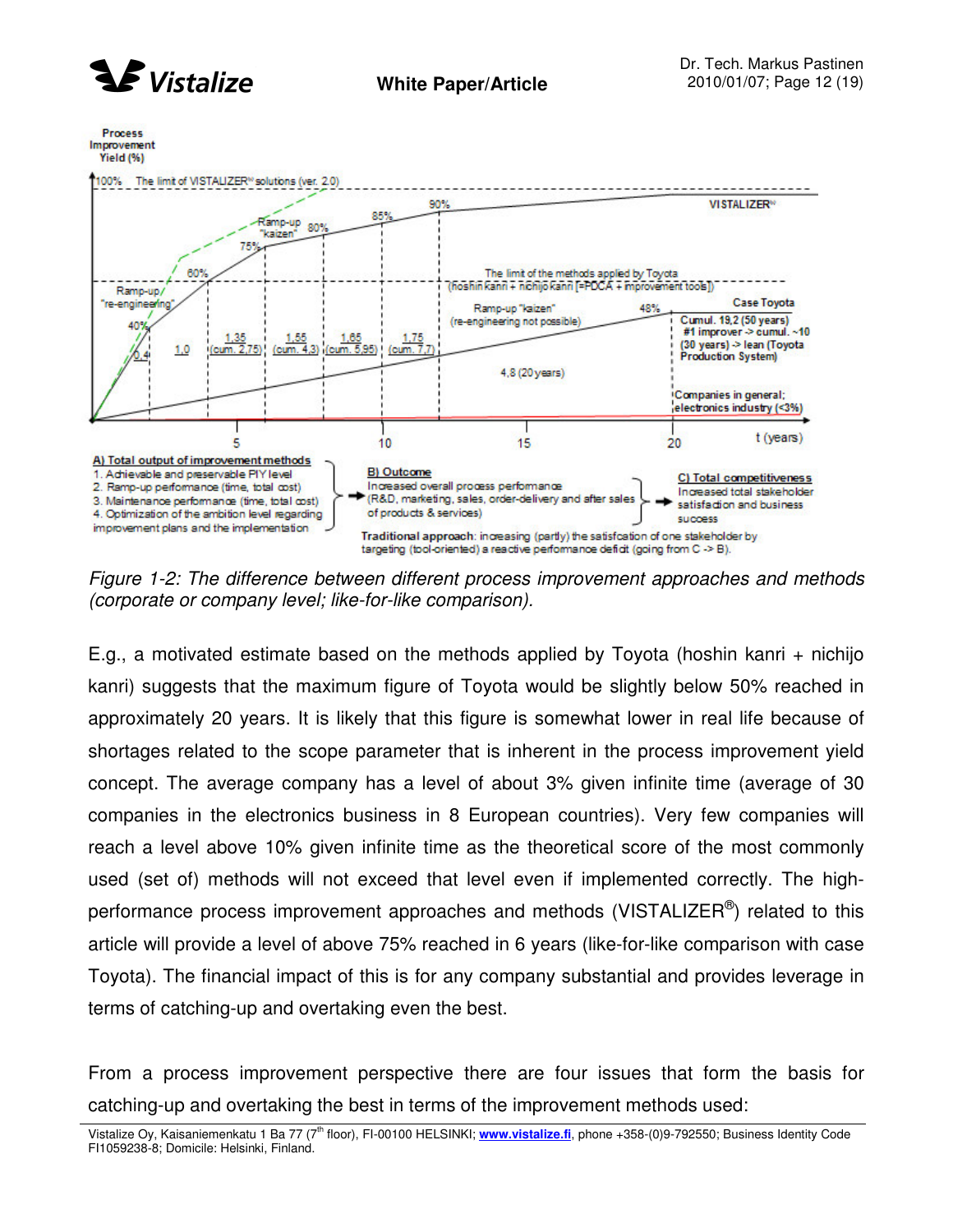## **SE** Vistalize

### **White Paper/Article**

- 1. the achievable and sustainable process improvement yield level
- 2. the ramp-up performance (time, total cost)
- 3. the maintenance performance (time, total cost)
- 4. the optimization of the ambition level regarding improvement plans and the implementation

High-performance process improvement methods score highly in all four areas.

## **1.7 Design Notes**

To gain momentum in terms of increasing the process improvement yield in a systematic and result-oriented way it is clear that common sense will not do. This means that a construction (cp. Figure 1-1) is needed to deal with the issue properly. To further understand the nature of the construction it is necessary to outline the general requirements the construction has to satisfy to be useful:

- 1. It should be scalable. The logic has to deal with any value chain despite the size. It has to be suitable for just one person or a cluster of several hundreds of companies or units.
- 2. It should be universal. The logic has to deal with any line of business and process, i.e. the solutions need to be fully customized to meet industry and company specific needs.
- 3. It has to deal with any starting level. The logic should adapt to the current knowledge base, current process performance or level of motivation and change resistance. It should be as useful to a seasoned company as to a company that is just starting with the systematic process improvement efforts.
- 4. It has to be manageable, copyable and measurable. It should consume as little time and money resources as possible.

Despite the size of the target value chain, the first two requirements deal with the question *what*, whereas the requirements 3-4 deal with the question *how*. A *what* question is typically an indication of that a strategy or some kind of improvement plan needs to be created. To tackle the *what* question an understanding of how to derive an optimal plan should be

Vistalize Oy, Kaisaniemenkatu 1 Ba 77 (7<sup>th</sup> floor), FI-00100 HELSINKI; www.vistalize.fi, phone +358-(0)9-792550; Business Identity Code FI1059238-8; Domicile: Helsinki, Finland.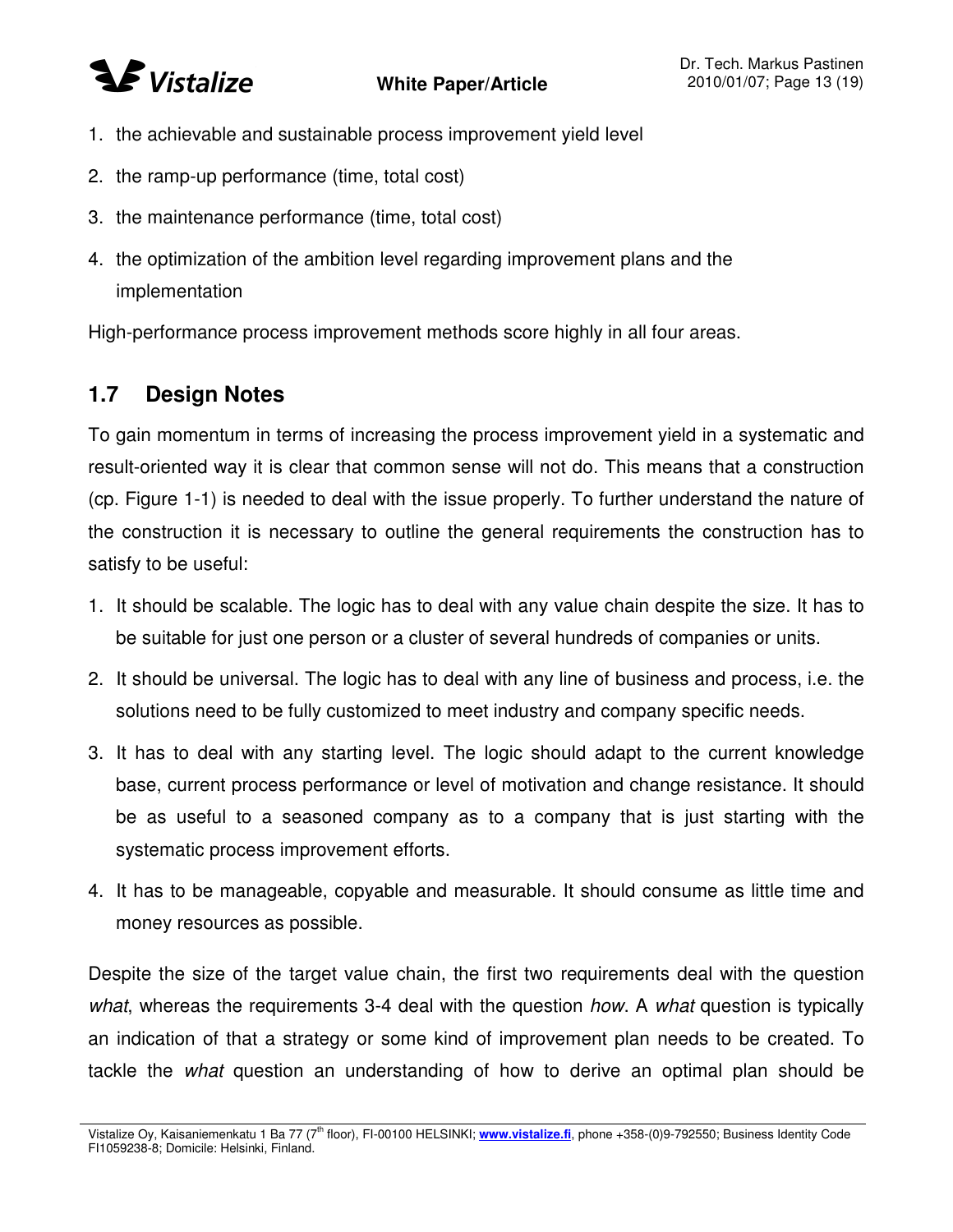considered. Generally speaking, an optimal plan can be created via an information process that contains three main phases.

- 1. the collection of data
- 2. cultivating the data into information, i.e. making an analysis
- 3. cultivating the information into knowledge, i.e. making a synthesis

These three phases are subject to general quality criteria related to information<sup>1</sup>. Firstly, the logic applied should assure that the collected data and information are correct and relevant; otherwise the rule "garbage in, garbage out" will apply. Most approaches and methods applied currently provide at best only an analysis or assessment of the current state. These methods include, e.g. quality award criteria, the Balanced Scorecard (BSC) and six sigma. What they do not provide is the synthesis, i.e. what would be the optimal actions to conduct, bearing in mind case specific and unique constraints and priorities that are due to both company external and internal issues. These methods leave the most crucial issue unsolved: as knowledge is the basis for making decisions, the quality of the decisions is subject to a great bias due to the personal constraints of the decision maker. There is thus no systematic and result-oriented way of arriving at the answer. This results in a great loss of momentum at the very early stages of the process improvement efforts as the potentially wrong proposals are being implemented.

Secondly, is very important to master the time dimension when creating an optimal improvement plan. There are two important aspects to consider in this regard. The first is that the selected method might be so time consuming that it is impossible to grab the dynamic time frame that all companies and processes are subject to. The world and the specific and unique conditions might have altered too much before even the analysis is finalized – the wrong remedy is potentially proposed as a consequence. Another aspect is that many of the non-trivial methods applied today consume too much time and will make the people attached to the case too exhausted to implement anything after the analysis phase.

<sup>&</sup>lt;sup>1</sup> Augustin, S., Oberhofer, A. 1990. Information als Wettbewerbsfaktor: Informationslogistik – Herausforderung an das Management. Köln: Albert F Oberhofer.

Vistalize Oy, Kaisaniemenkatu 1 Ba 77 (7<sup>th</sup> floor), FI-00100 HELSINKI; www.vistalize.fi, phone +358-(0)9-792550; Business Identity Code FI1059238-8; Domicile: Helsinki, Finland.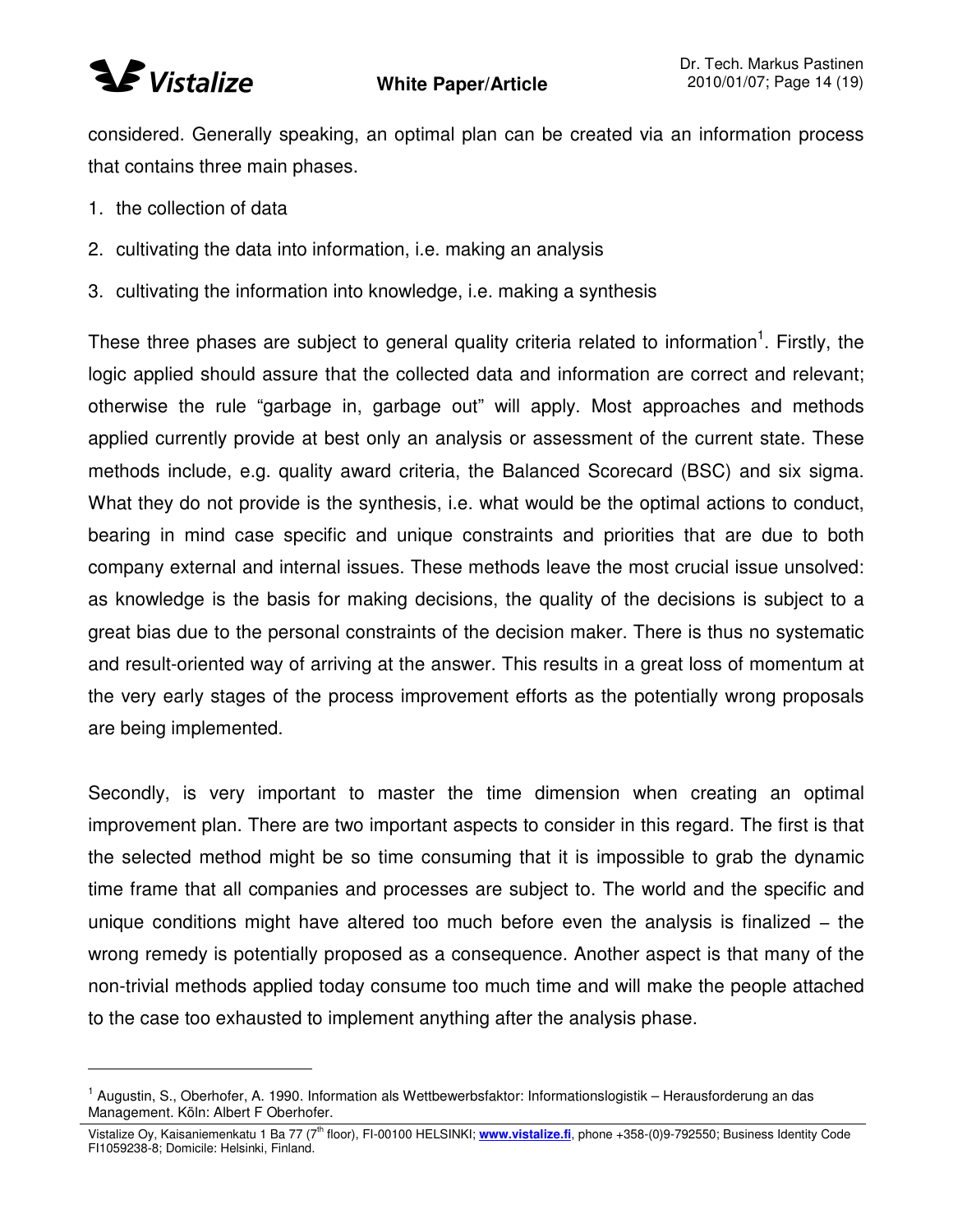

Additional requirements target the amount of information ("as much as necessary, as little as possible"), its form and place. Furthermore, the plan has to be designed so that it can be immediately deployed and implemented in practice.

The first *how* issue (issue 3 above) points out that the construction has to define the current ambition level of the focus process. In addition, it has to define the optimal path how to reach the next level within certain unique prerequisites.

The second *how* issue (issue 4 above) demands that the construction has to be manageable, copyable and measurable. All these requirements can be satisfied if the construction can be run as a process. If such a process is improved enough, it is possible to satisfy also the performance requirements.

The claims communicated via the design notes can be satisfied by a generic process improvement process that utilizes high-class information processes. To get a rough guidance related to the performance requirements of the construction, it is necessary at this stage to briefly outline the general performance requirements, especially related to the time and knowledge aspects.

### **1.8 Performance Requirements**

Not more than approximately 4% of the effective overall working time should be allocated to process improvement efforts annually. If the available process improvement time would annually be, let's say roughly ten working days, some eight to nine days (80%-90%) are typically allocated to planning (data collection, analysis and synthesis) whereas only one to two days (10%-20%) would be left to implementation – in an ideal case! This is especially true in large corporations, whereas the ratio might be quite the opposite in small companies, where process improvements are done "ad hoc" without any prior planning. In these cases if the process is still competitive it is not necessarily due to a systematic and result-oriented improvement work but more thanks to pure luck and the fact that the competitors are

Vistalize Oy, Kaisaniemenkatu 1 Ba 77 (7<sup>th</sup> floor), FI-00100 HELSINKI; www.vistalize.fi, phone +358-(0)9-792550; Business Identity Code FI1059238-8; Domicile: Helsinki, Finland.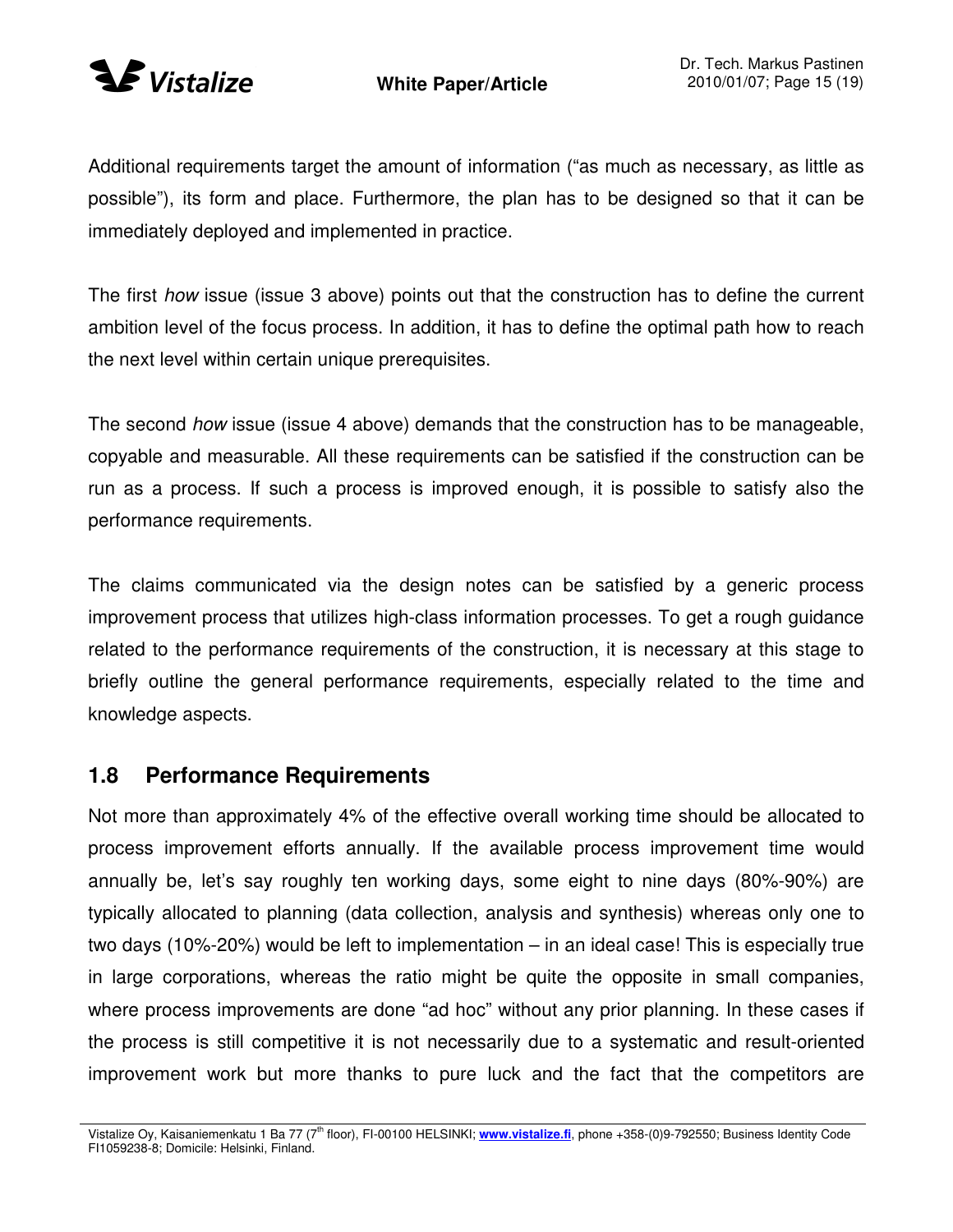

performing even worse. With the methods applied it is not possible to switch the ratio the other way around without sacrificing the quality of the planning considerably.

Another practical rule of thumb is that at least 40% of the staff should understand in practice the process improvement philosophy, approaches and practical tools before large-scale gains may be realized. Usually this figure is below 2%.

Not mastering the time and knowledge requirements causes another problem that affects negatively the possibility to realize large-scale gains and the full potential. In many companies most of the time is allocated to planning whereas the implementation phase usually receives much less attention. The improvement work is organized usually via some internal consultants or improvement managers that represent only a fraction of the staff. Some of these improvement experts might even understand the improvement philosophy, approaches and practical tools, but these experts represent still only a fraction of the whole staff. The improvement work will be more or less driven by external or internal experts (consultants) that tend to affect negatively the level of commitment among the people working in the process and could potentially cause unnecessary change resistance.

Finally, it should be noted that every improvement activity needs to be customized, verified, prioritized and implemented optimally.

## **1.9 Summary and Concluding Remarks**

Many companies, and potentially even countries, will find out that the conducted process improvement efforts, despite of all the bells and whistles, will be of little help when responding to the increased performance requirements. Low-performance process improvement methods communicate a false feeling of pleasure. This exposes the companies to options with a considerable risk level. Such options include out- or insourcing, change of IT systems, shutting down or moving operations to other countries.

In some cases the government may even provide help in terms of governmental protectionism. It is worth noticing that such actions are not process improvements in a true

Vistalize Oy, Kaisaniemenkatu 1 Ba 77 (7<sup>th</sup> floor), FI-00100 HELSINKI; www.vistalize.fi, phone +358-(0)9-792550; Business Identity Code FI1059238-8; Domicile: Helsinki, Finland.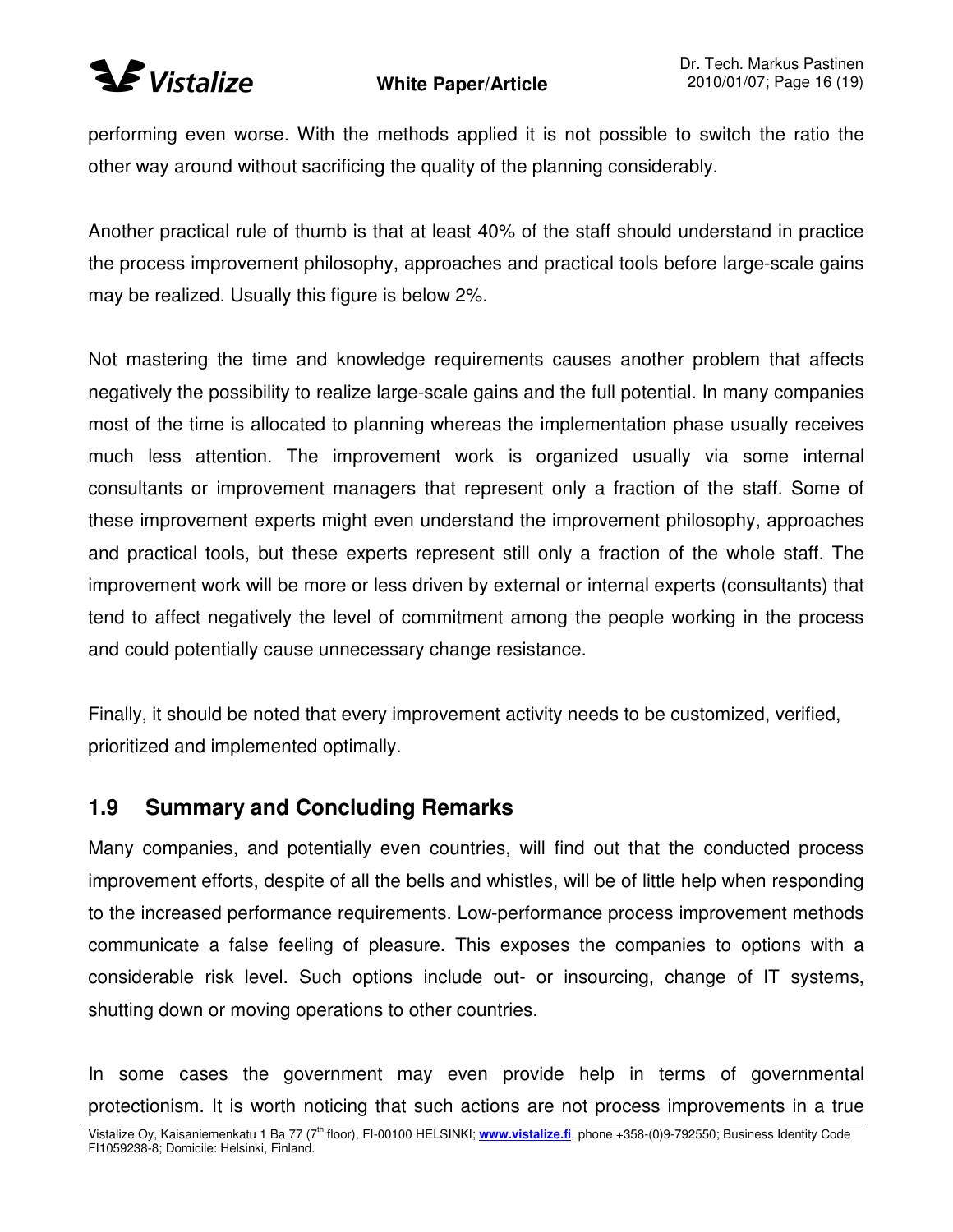

sense as external factors, such as lower wages or a penalty duty, constitute the basis for the relative productivity rise.

The concept of high-performance process improvement may seem as an objective that is impossible to reach due to the demanding constraints and requirements attached to the subject. Adapting duly designed concepts, approaches and methods makes it possible to reach the required critical mass to solve the obstacles related to high-performance process improvement. Simply put there are only three things to understand and master in order to achieve the objective:

- 1. the process improvement yield
- 2. the generic process improvement process
- 3. high-performance process improvement

These three issues are strongly interrelated and thanks to their mutual interplay they will provide a very solid platform for continuously improving both the performance of the focus processes (the outcome) and the improvement work itself (Figure 1-3).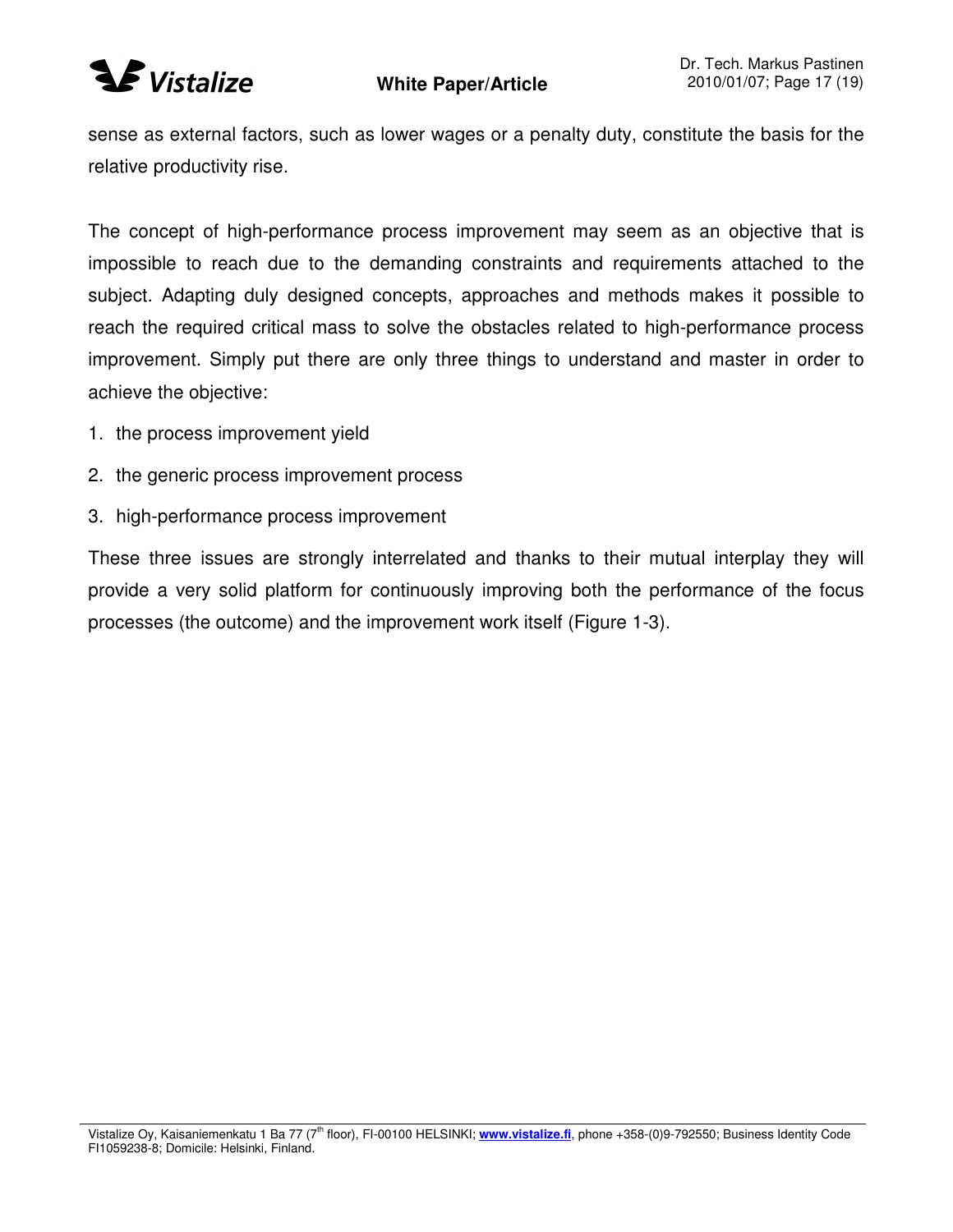



*Figure 1-3: The relationships between the different concepts.*

If the knowledge related to high-performance process improvement increases, i.e. the theory evolves, then both the metrics for defining the process improvement yield and the generic process improvement process and related skills to run said process have to be updated accordingly. On the other hand, based on the practice of the generic process improvement process, it might be evident that the process improvement yield and the knowledge base related to high-performance process improvement have to be updated. In this way the practice will be continuously considered besides the evolving theory and vice versa. Depending on the level of the process improvement yield it will, on the other hand, affect the generic process improvement process and the knowledge base in terms of adjusting and scaling up to the optimal ambition levels. Also, the improvement of the time, quality and costs

Vistalize Oy, Kaisaniemenkatu 1 Ba 77 (7<sup>th</sup> floor), FI-00100 HELSINKI; www.vistalize.fi, phone +358-(0)9-792550; Business Identity Code FI1059238-8; Domicile: Helsinki, Finland.